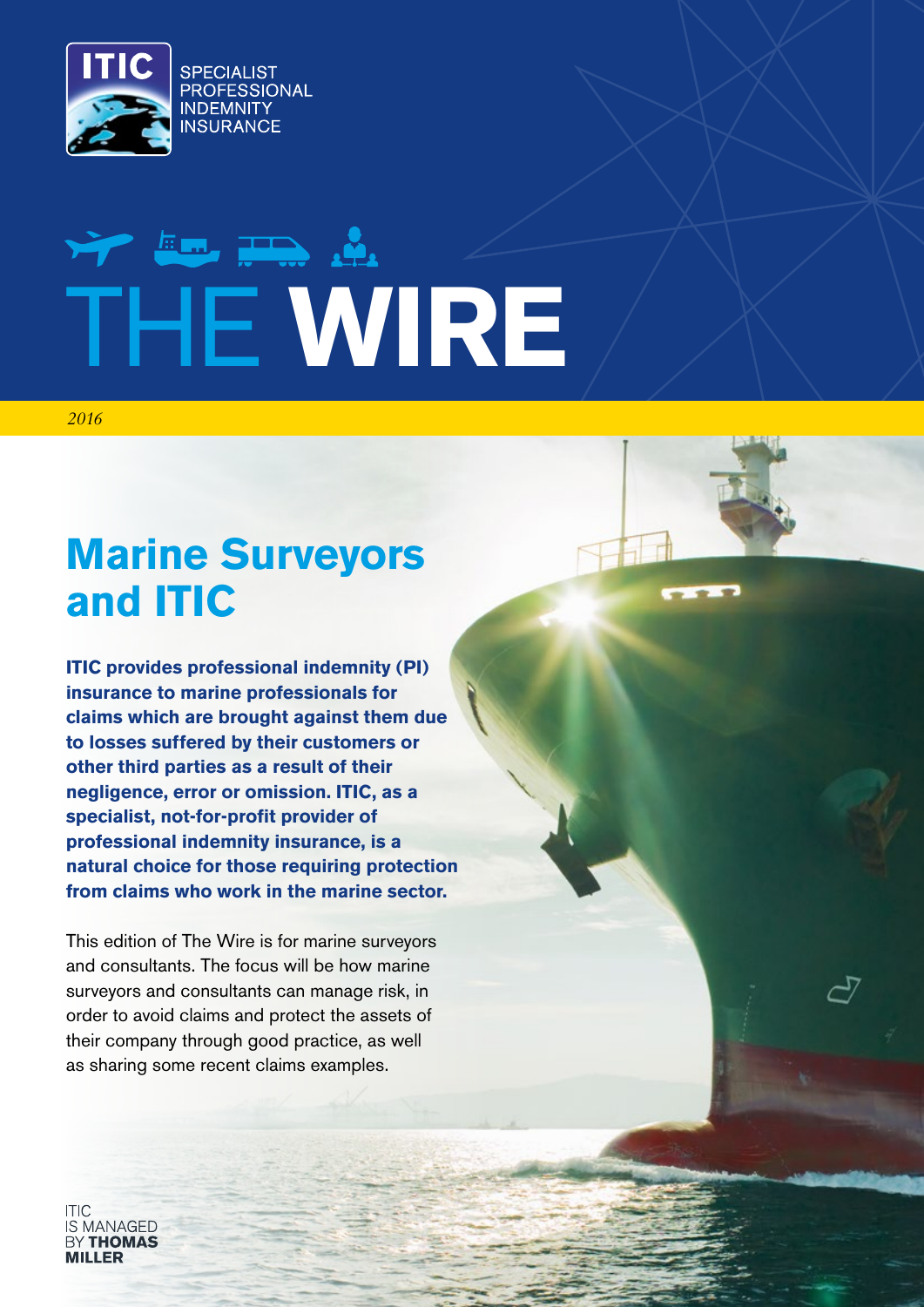

#### **Duncan Mann,** Senior marine surveying underwriter

Duncan is a senior underwriter and claims handler, responsible for ITIC's members based in the Middle East, Indian Subcontinent and the North East of England. In addition, Duncan is responsible for overseeing ITIC's global development of the marine surveyor and consultant sector.



#### **More than you were asked to do**

A marine surveyor in Germany was engaged by charterers to attend the loading of a cargo and report on any damage caused by the stevedores. The subsequent emailed instructions contained (in translation) the following provisions:

"We hereby order the following:

Supervision of the loading/preloading survey

Reporting of eventual damages to the coating or the material and time of damage

#### Reporting of negligence while handling of the material and loading

Detailed documentation with photos of the loading operations This time no continuous supervision will be necessary, only during the important movements (commencement of loading operations - change of shift - securing of the cargo)."

The loading and lashing was completed and the ship sailed. Three days later there was a large noise from the cargo hold and the ship developed a 30 degree list. The master reduced the list by ballasting and diverted to a port of refuge. The cargo was discharged, sorted on the quay, reloaded, lashed and secured. About 600MT of damaged cargo was left behind. Over 10 days later the ship sailed to continue the voyage.

The owner alleged that the cargo had shifted due to poor stowage and ultimately obtained an arbitration award against the charterer for €1.56 million. The charterer subsequently held the surveyor and the stevedores (who loaded the cargo) jointly liable for €1.56 million.

ITIC arranged for lawyers to represent the surveyor. The claim was rejected on the basis that (1) the stevedores were responsible for the loading and stowage and (2) the surveyor's instructions were limited to reporting on stevedoring damage caused during loading. The potential difficulty with this defence was that the charterer's email instructions could potentially be interpreted as giving a wider obligation. In the circumstances a contribution to the settlement of the claim of US\$ 156,100 (about 10%) was agreed.

**Although the contribution made was, in percentage terms, relatively modest the claim is an example of how the wording of instructions can potentially widen the scope of a surveyor's liabilities. If the brief is understood to be restricted to a specific task it is important to make sure this is clearly recorded.**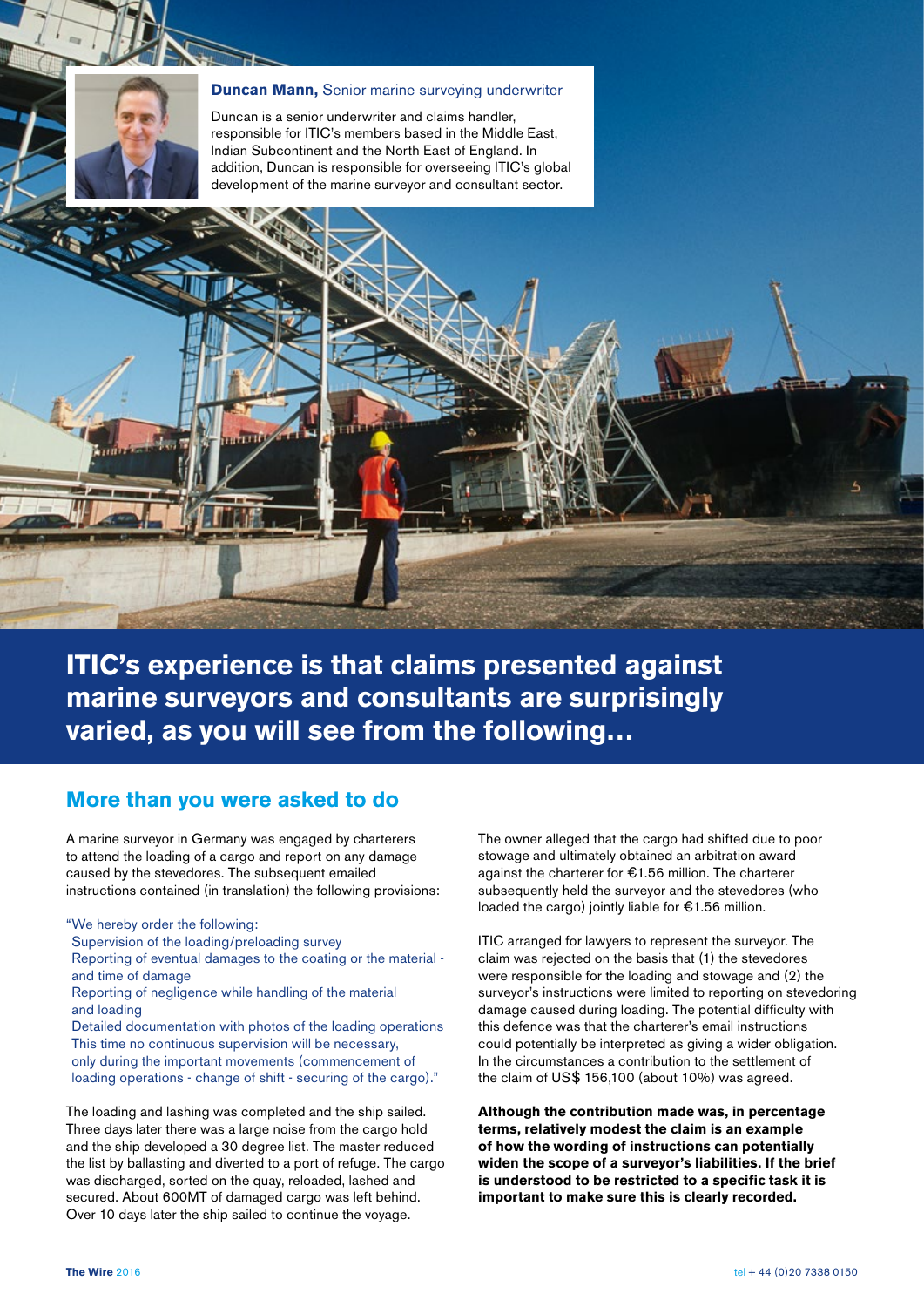## **Underwriters fall out with expert witness over valuation of fire-damaged vessel**

**ITIC has reported a case in which hull and machinery insurance underwriters commenced proceedings against a marine consultancy firm for alleged negligence in failing to properly review shipyard quotes in respect of the cost of repairing a fire-damaged vessel.**

The insured vessel had suffered extensive fire damage. The owner claimed that the ship was a Constructive Total Loss (CTL) (the cost of repairing it would be in excess of its insured value). The insurers rejected this contention, maintaining that the vessel was capable of economic repair. The vessel was ultimately scrapped, and a dispute over the amount the insurers were obliged to pay under the policy arose.

At an early stage, the owner made an offer to settle the claim by stating that they would accept \$1.136m, plus their legal costs. Underwriters rejected the offer, and owners commenced litigation. The underwriters engaged a marine consultancy firm to provide expert advice/evidence on what it would have cost to repair the vessel. The consultants issued a report stating that the vessel was not a CTL. This report was based, in part, on two independent quotations from Chinese shipyards and detailed calculations from the builder of the vessel which indicated that the steel weight for the vessel's accommodation block was 312 tonnes which had been provided by their client.

The owner in turn submitted the report of their technical expert, which had been prepared using a different, 'newbuild' approach. This report used an estimated steel weight total of 542 tonnes to repair the accommodation block, and concluded that the total cost of repairing the vessel was \$6m, a figure that would have made the vessel a CTL. Following a joint experts' meeting, underwriters' counsel asked their consultant to prepare their own steel weight calculations, inclusive of the accommodation block, in order to rebut the owner's report. Drawing from their own calculations, the underwriter's consultants concluded that the shipbuilder's initial steel weight figure was inaccurate and that the cost of repairing the vessel was in fact \$3.9m in excess of the total insured value. On the basis of this new advice, underwriters settled with the owner for \$1.3m, plus the owner's costs.

Underwriters then commenced proceedings against their consultant on the basis that they had been negligent in failing to properly review the shipyard quotes. Underwriters claimed that had they been properly advised initially, they would have been able to settle for a lower amount at an earlier stage. This would have also reduced their own costs and their liability for the owner's costs.

The consultants pointed out that the underwriters had rejected the owner's earlier offer before they had even been engaged and argued that, for their part, they had relied on the Chinese shipyard's calculations, which were provided by the underwriters. Moreover, it was not until after the joint experts' report that they were asked to make their own assessment.

Reporting that the issue was finally settled at mediation for GBP 305,000 and an agreement that both parties bear their own costs, ITIC says, "It is five years since the English Supreme Court held that expert witnesses involved in legal proceedings no longer enjoy protection from liability for negligence. It was a feature of this dispute that there was no document specifying what the consultants had been engaged to do. **A large number of disputes involving consultants and other advisers would be avoided if the scope of work was clearly defined beforehand."**

### **Crossing the line**

**A marine surveyor was appointed by the owners of a ship that had been involved in a major casualty which had involved significant loss of life. There were potential criminal charges arising out of the incident.**

The local police had taken possession of the vessel while investigations as to the cause were underway. The surveyor was invited to attend the vessel by the owner's fleet manager. On reaching the wreck no one stopped them from going on board. Subsequently a joint survey with all the parties involved, including the Public Prosecutor, was carried out. During the joint survey the member indicated to the Public Prosecutor various points of interest in the wreck. When queried about his knowledge of the places, the surveyor responded that he had previously been on board with the fleet manager. The surveyor had assumed that the fleet manager had been authorised to take him on board.

The Public Prosecutor considered charging both the fleet manager and the surveyor personally with tampering with evidence. The surveyor's employer had purchased ITIC's Directors' and Officers' cover. This additional insurance covers legal costs arising from criminal charges that would fall outside the scope of a professional indemnity policy. A specialist criminal lawyer was appointed and the matter was resolved.

**Directors' & Officers' insurance (D&O) is a personal insurance purchased by the employer for the benefit of its directors and officers. ITIC's D&O product protects both individual directors from claims against them in person and also the company that has to indemnify these senior staff.**

**Contact your ITIC Account Executive, or insurance broker, for more information.**